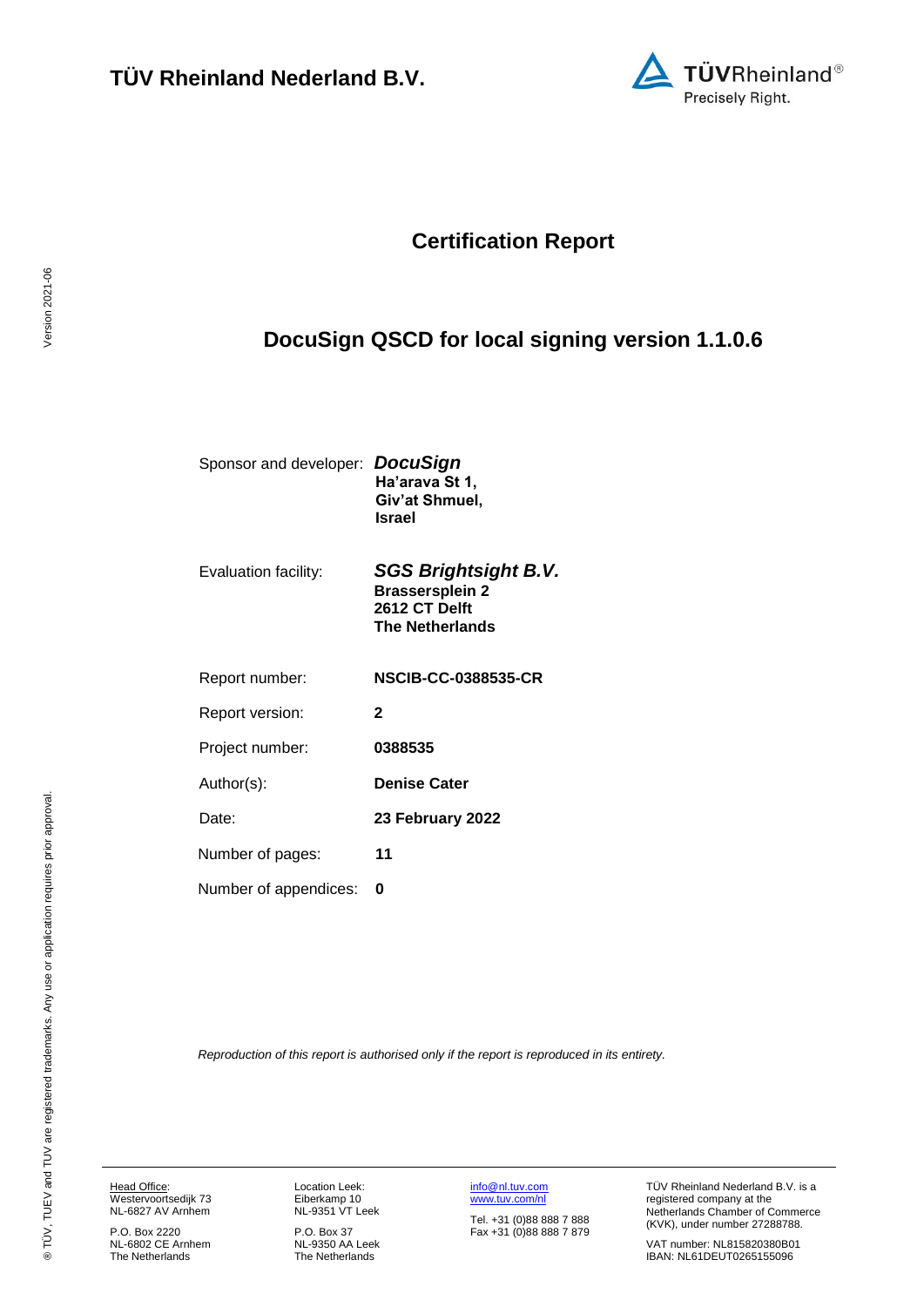

# **CONTENTS**

| <b>Foreword</b>                                                                                                                                          | 3                                                       |
|----------------------------------------------------------------------------------------------------------------------------------------------------------|---------------------------------------------------------|
| <b>Recognition of the Certificate</b>                                                                                                                    | 4                                                       |
| International recognition<br>European recognition                                                                                                        | 4<br>$\overline{4}$                                     |
| <b>1 Executive Summary</b>                                                                                                                               | 5                                                       |
| 2 Certification Results                                                                                                                                  | 6                                                       |
| 2.1<br>Identification of Target of Evaluation<br>2.2<br><b>Security Policy</b><br>2.3<br>Assumptions and Clarification of Scope<br>2.3.1<br>Assumptions  | 6<br>$\,6$<br>$\,6$<br>$6\phantom{1}6$                  |
| 2.3.2<br>Clarification of scope                                                                                                                          | 6                                                       |
| Architectural Information<br>2.4<br>2.5<br>Documentation<br>2.6<br><b>IT Product Testing</b><br>2.6.1<br>Testing approach and depth                      | 6<br>$\overline{7}$<br>$\overline{7}$<br>$\overline{7}$ |
| 2.6.2<br>Independent penetration testing                                                                                                                 | 8                                                       |
| 2.6.3<br>Test configuration                                                                                                                              | 8                                                       |
| 2.6.4<br><b>Test results</b>                                                                                                                             | 8                                                       |
| 2.7<br><b>Reused Evaluation Results</b><br>2.8<br><b>Evaluated Configuration</b><br><b>Evaluation Results</b><br>2.9<br>2.10<br>Comments/Recommendations | 9<br>$\boldsymbol{9}$<br>$\boldsymbol{9}$<br>9          |
| <b>Security Target</b><br>3                                                                                                                              | 10                                                      |
| <b>Definitions</b><br>4                                                                                                                                  | 10                                                      |
| <b>Bibliography</b><br>5                                                                                                                                 | 11                                                      |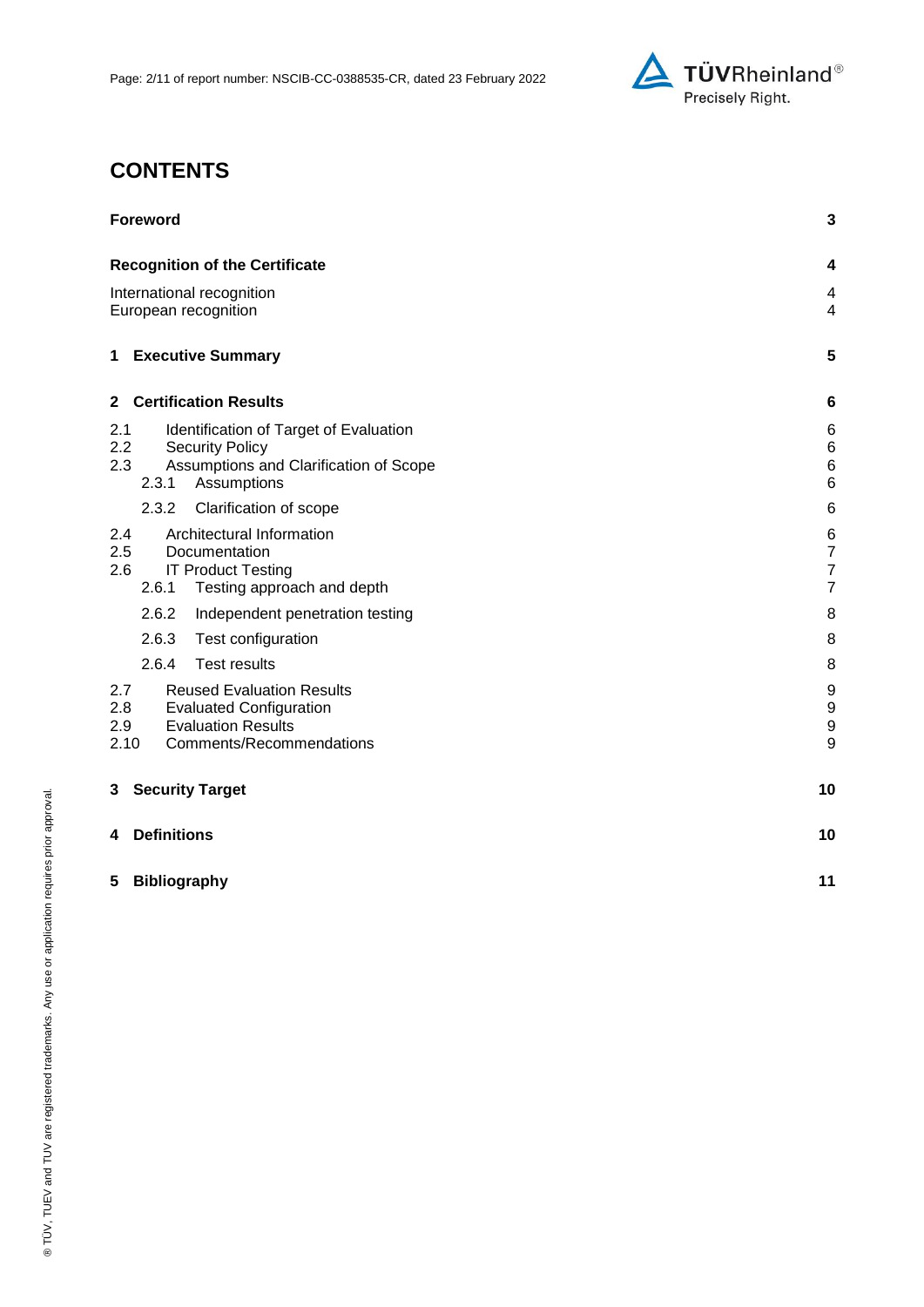

## **Foreword**

The Netherlands Scheme for Certification in the Area of IT Security (NSCIB) provides a third-party evaluation and certification service for determining the trustworthiness of Information Technology (IT) security products. Under this NSCIB, TÜV Rheinland Nederland B.V. has the task of issuing certificates for IT security products, as well as for protection profiles and sites.

Part of the procedure is the technical examination (evaluation) of the product, protection profile or site according to the Common Criteria assessment guidelines published by the NSCIB. Evaluations are performed by an IT Security Evaluation Facility (ITSEF) under the oversight of the NSCIB Certification Body, which is operated by TÜV Rheinland Nederland B.V. in cooperation with the Ministry of the Interior and Kingdom Relations.

An ITSEF in the Netherlands is a commercial facility that has been licensed by TÜV Rheinland Nederland B.V. to perform Common Criteria evaluations; a significant requirement for such a licence is accreditation to the requirements of ISO Standard 17025 "General requirements for the accreditation of calibration and testing laboratories".

By awarding a Common Criteria certificate, TÜV Rheinland Nederland B.V. asserts that the product or site complies with the security requirements specified in the associated (site) security target, or that the protection profile (PP) complies with the requirements for PP evaluation specified in the Common Criteria for Information Security Evaluation. A (site) security target is a requirements specification document that defines the scope of the evaluation activities.

The consumer should review the (site) security target or protection profile, in addition to this certification report, to gain an understanding of any assumptions made during the evaluation, the IT product's intended environment, its security requirements, and the level of confidence (i.e., the evaluation assurance level) that the product or site satisfies the security requirements stated in the (site) security target.

Reproduction of this report is authorised only if the report is reproduced in its entirety.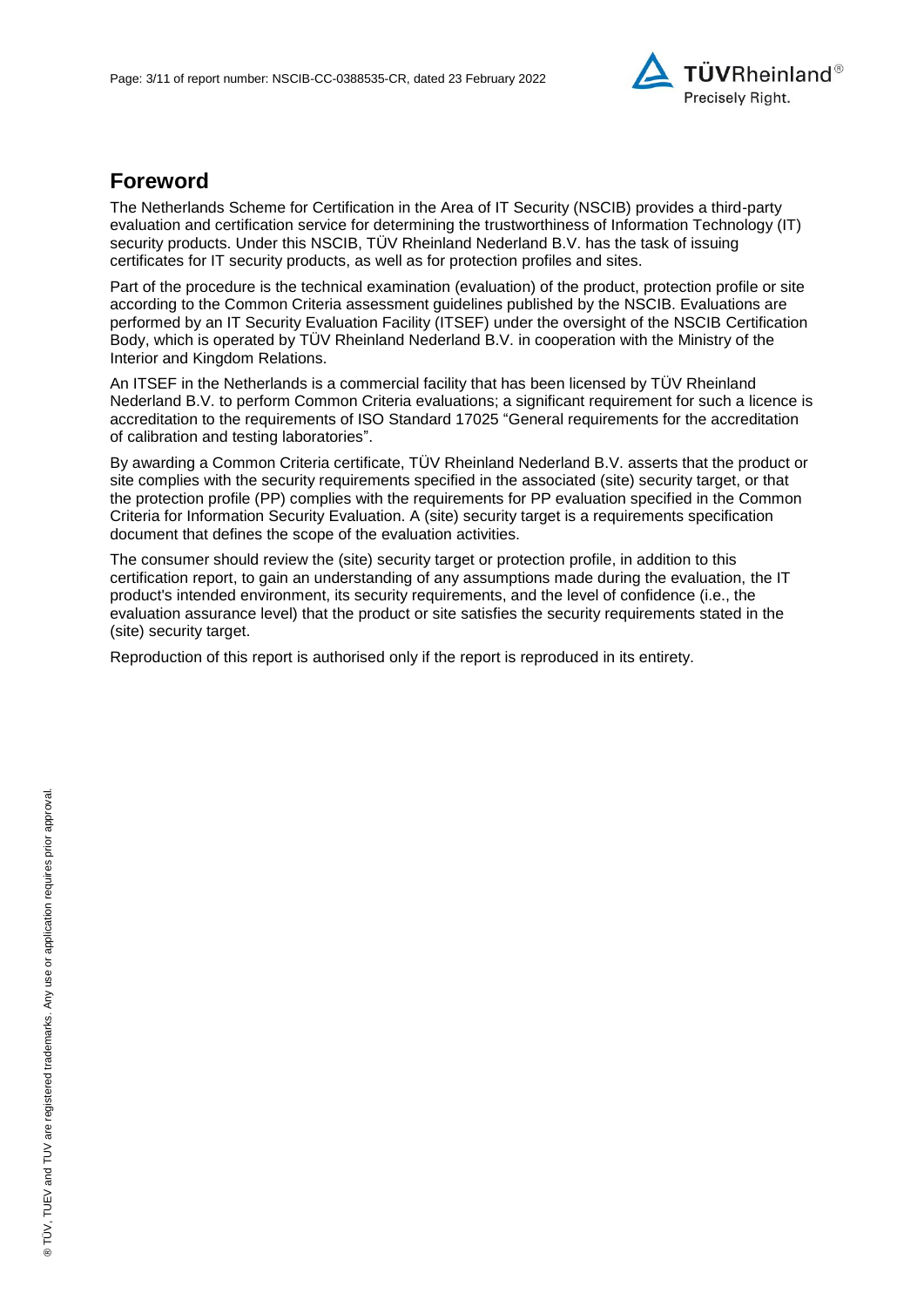

## **Recognition of the Certificate**

The presence of the Common Criteria Recognition Arrangement (CCRA) and the SOG-IS logos on the certificate indicates that this certificate is issued in accordance with the provisions of the CCRA and the SOG-IS Mutual Recognition Agreement (SOG-IS MRA) and will be recognised by the participating nations.

#### **International recognition**

The CCRA was signed by the Netherlands in May 2000 and provides mutual recognition of certificates based on the Common Criteria (CC). Since September 2014 the CCRA has been updated to provide mutual recognition of certificates based on cPPs (exact use) or STs with evaluation assurance components up to and including EAL2+ALC\_FLR.

For details of the current list of signatory nations and approved certification schemes, see [http://www.commoncriteriaportal.org.](http://www.commoncriteriaportal.org/)

#### **European recognition**

The SOG-IS MRA Version 3, effective since April 2010, provides mutual recognition in Europe of Common Criteria and ITSEC certificates at a basic evaluation level for all products. A higher recognition level for evaluation levels beyond EAL4 (respectively E3-basic) is provided for products related to specific technical domains. This agreement was signed initially by Finland, France, Germany, The Netherlands, Norway, Spain, Sweden and the United Kingdom. Italy joined the SOG-IS MRA in December 2010.

For details of the current list of signatory nations, approved certification schemes and the list of technical domains for which the higher recognition applies, see [https://www.sogis.eu.](https://www.sogis.eu/)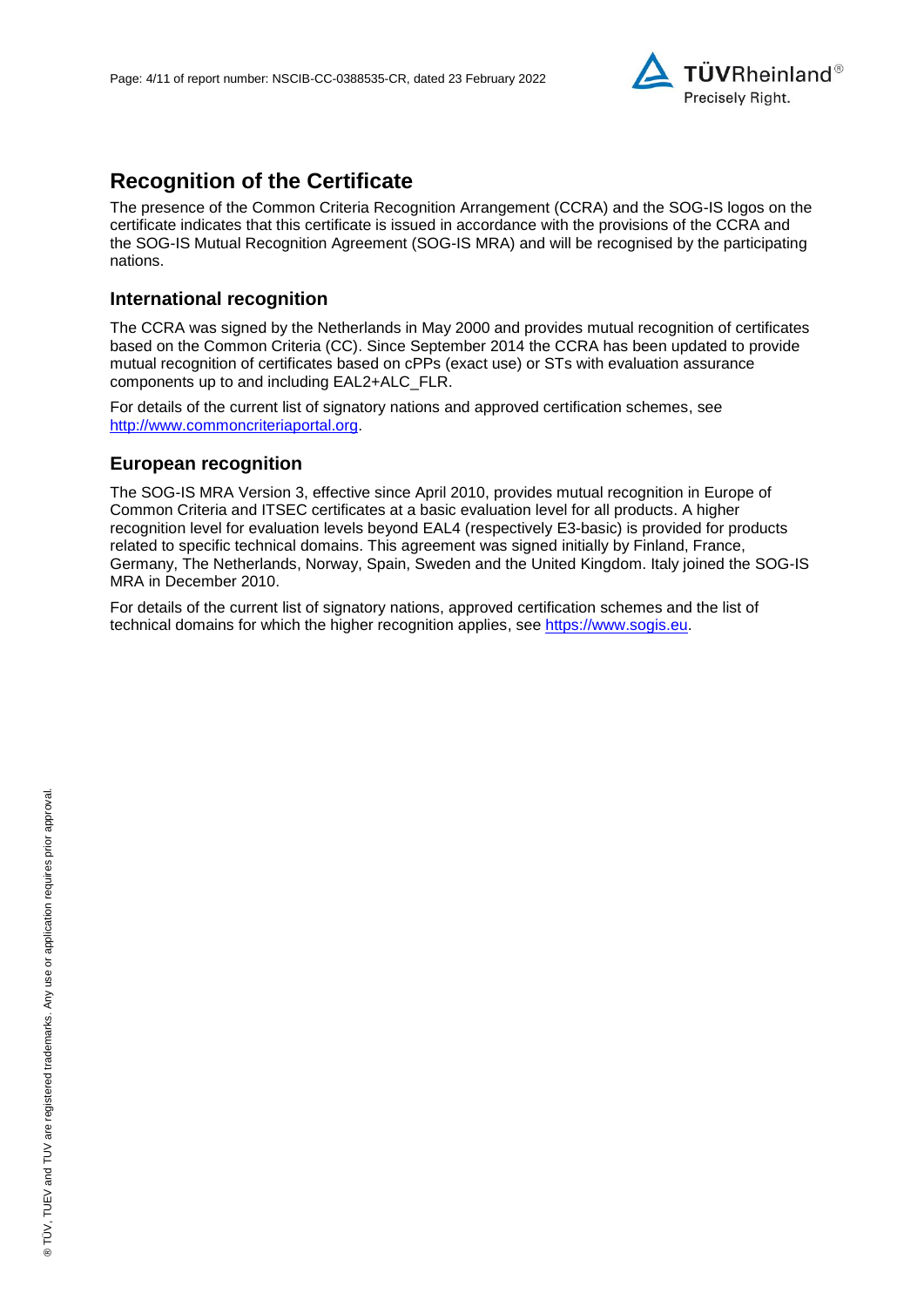<span id="page-4-2"></span>

## **1 Executive Summary**

This Certification Report states the outcome of the Common Criteria security evaluation of the [DocuSign QSCD for local signing version 1.1.0.6.](#page-0-3) The developer of the [DocuSign QSCD for local](#page-0-3)  [signing version 1.1.0.6](#page-0-3) is [DocuSign](#page-0-4) located in Giv'at Shmuel, Israel and they also act as the sponsor of the evaluation and certification. A Certification Report is intended to assist prospective consumers when judging the suitability of the IT security properties of the product for their particular requirements.

The TOE is a digital signature product intended to be used as a Qualified Signature Creation Device and Qualified Seal Creation Device in a secure operational environment, to be used in Use Case 1: Local signing as defined in *[EN 419221-5]*. Any reference to QSCD in this report should be understood to refer to both qualified signature and seal creation devices.

The DocuSign QSCD Appliance is a network attached Appliance consisting of computer hardware, hardware for tamper resistance, hardened operating system, internal database and the Appliance server software. The TOE is the whole DocuSign QSCD Appliance.

The TOE has been evaluated by SGS Brightsight B.V. located in Delft, The Netherlands. The evaluation was completed on 30 September 2021 with the approval of the ETR. The certification procedure has been conducted in accordance with the provisions of the Netherlands Scheme for Certification in the Area of IT Security *[NSCIB]*.

The scope of the evaluation is defined by the security target *[ST]*, which identifies assumptions made during the evaluation, the intended environment for the [DocuSign QSCD for local signing version](#page-0-3)  [1.1.0.6,](#page-0-3) the security requirements, and the level of confidence (evaluation assurance level) at which the product is intended to satisfy the security requirements. Consumers of the [DocuSign QSCD for](#page-0-3)  [local signing version 1.1.0.6](#page-0-3) are advised to verify that their own environment is consistent with the security target, and to give due consideration to the comments, observations and recommendations in this certification report.

<span id="page-4-0"></span>The results documented in the evaluation technical report *[ETR]* <sup>1</sup> for this product provide sufficient evidence that the TOE meets the EAL4 augmented (EA[L4+](#page-4-0)) assurance requirements for the evaluated security functionality. This assurance level is augmented with AVA\_VAN.5 (Advanced methodical vulnerability analysis).

<span id="page-4-1"></span>The evaluation was conducted using the Common Methodology for Information Technology Security Evaluation, Version 3.1 Revision 5 *[CEM]* for conformance to the Common Criteria for Information Technology Security Evaluation, Version 3.1 Revision [5](#page-4-1) *[CC]* (Parts I, II and III).

TÜV Rheinland Nederland B.V., as the NSCIB Certification Body, declares that the evaluation meets all the conditions for international recognition of Common Criteria Certificates and that the product will be listed on the NSCIB Certified Products list. Note that the certification results apply only to the specific version of the product as evaluated.

Version 2 of this Certification Report was generated to clarify use of the TOE as both Qualified Signature Creation Device and Qualified Seal Creation Device.

l

<sup>1</sup> The Evaluation Technical Report contains information proprietary to the developer and/or the evaluator, and is not available for public review.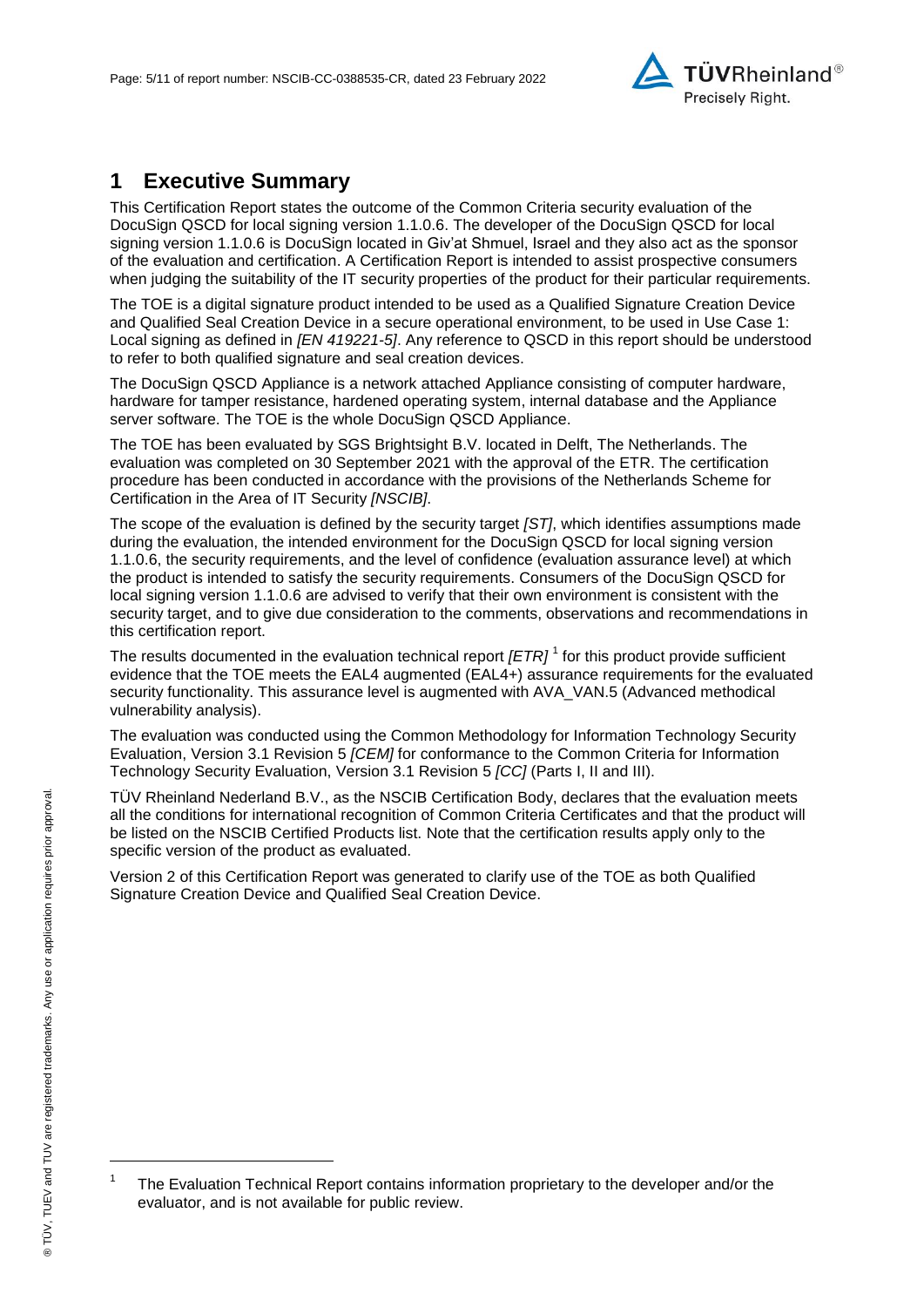

## **2 Certification Results**

### *2.1 Identification of Target of Evaluation*

The Target of Evaluation (TOE) for this evaluation is the [DocuSign QSCD for local signing version](#page-0-3)  [1.1.0.6](#page-0-3) from [DocuSign](#page-0-4) located in [Giv'at Shmuel, Israel.](#page-4-2)

The TOE is comprised of the following main components:

| <b>Delivery</b><br>item type | <b>Identifier</b> | <b>Version</b> |
|------------------------------|-------------------|----------------|
| Hardware                     | DocuSign QSCD     | 2.0.0.0        |
| Software                     | DocuSign QSCD     | 1.1.06         |

To ensure secure usage a set of guidance documents is provided, together with the [DocuSign QSCD](#page-0-3)  [for local signing version 1.1.0.6.](#page-0-3) For details, see section [2.5](#page-6-0) ["Documentation"](#page-6-0) of this report.

### *2.2 Security Policy*

The TOE provides the following security features:

- The TOE is designed for is one of high threat of network compromise, and low threat of physical compromise. The environment is assumed to prevent prolonged unauthorised physical access to the TOE (including theft).
- The TOE provides physical protection mechanisms to deter undetected compromise of its security functions by low attack potential individuals that do have physical access to the TOE.
- The TOE is responsible for protecting the keys against logical attacks that would result in disclosure, compromise and unauthorised modification, and for ensuring that the TOE services are only used in an authorized way.
- Client applications request cryptographic functions from the TOE, typically using a key managed by the TOE, once the appropriate authorization has been provided. *Note: Only after the signer is authorized to use his/her signature key, the signature key is allowed for signing. Besides signatures keys all other keys are support keys*.

#### *2.3 Assumptions and Clarification of Scope*

#### **2.3.1 Assumptions**

The assumptions defined in the Security Target are not covered by the TOE itself. These aspects lead to specific Security Objectives to be fulfilled by the TOE-Environment. For detailed information on the security objectives that must be fulfilled by the TOE environment, see section 4.2 of the *[ST]*.

#### **2.3.2 Clarification of scope**

Note that EN 419221-5 Protection Profile *[EN419221-5]* claims the environment for the TOE protects against loss or theft of the TOE, deters and detects physical tampering, protects against attacks based on emanations of the TOE, and protects against unauthorised software and configuration changes on the TOE and the hardware appliance in which it is contained ("OE.Env Protected operating environment").

The ST follows the PP *[EN419221-5]* and also claims OE.Env, thus the environment in which the TOE is used must ensure the above protection.

Any threats violating these objectives for the environment are not considered.

### *2.4 Architectural Information*

The logical architecture, originating from [ST] is depicted as follows: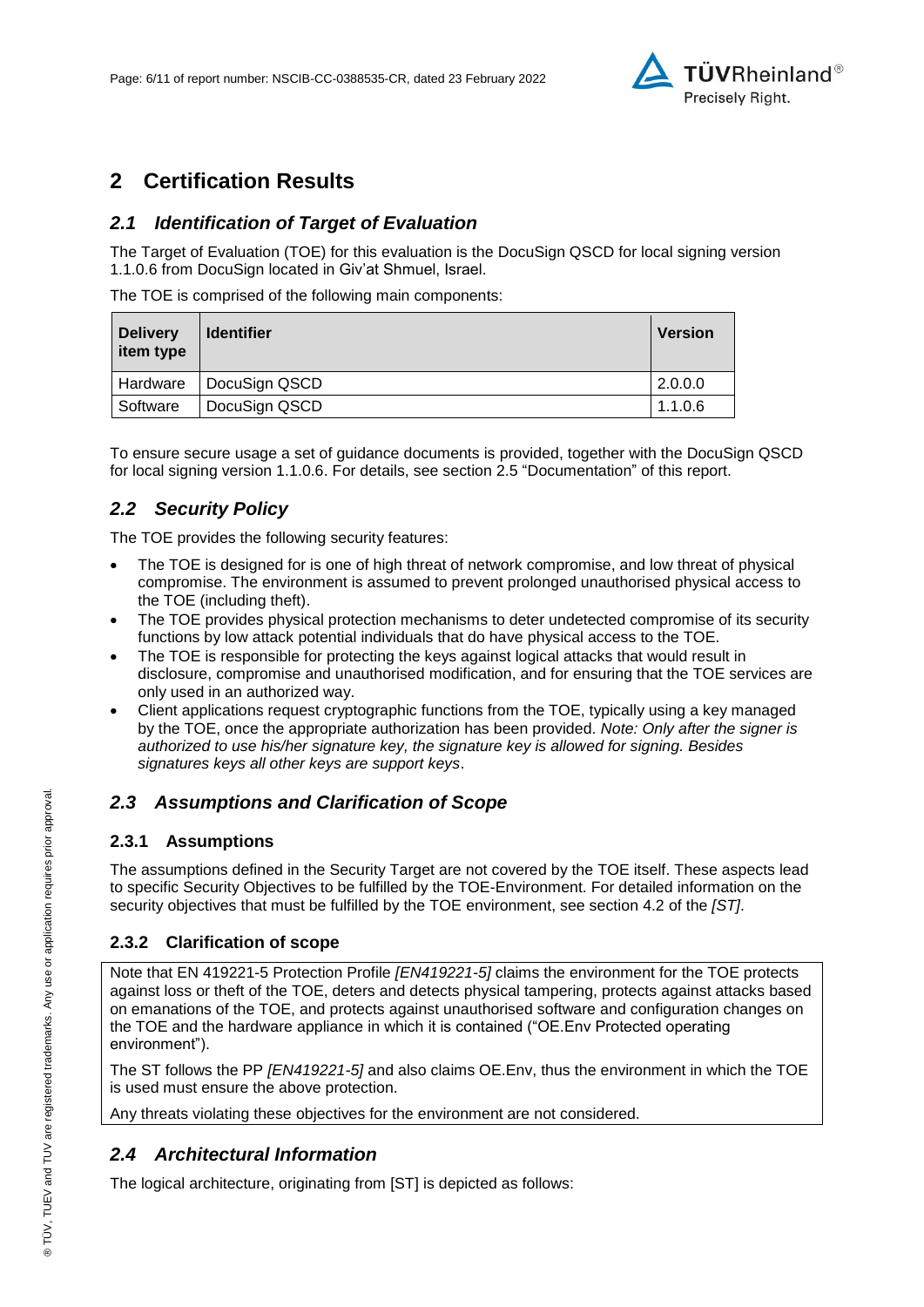



Figure 1. Logical architecture of the TOE

### <span id="page-6-0"></span>*2.5 Documentation*

The following documentation is provided with the product by the developer to the customer:

| <b>Identifier</b>                                                                          | <b>Version</b>  |
|--------------------------------------------------------------------------------------------|-----------------|
| DocuSign QSCD Appliance Administrator Guide                                                | Version 1.1.0.6 |
| DocuSign QSCD Appliance Developer Guide<br><b>Version 1.1.0.6</b>                          |                 |
| <b>QSCD Appliance Preparative Procedures Administrator Guide</b><br><b>Version 1.1.0.6</b> |                 |

### *2.6 IT Product Testing*

Testing (depth, coverage, functional tests, independent testing): The evaluators examined the developer's testing activities documentation and verified that the developer has met their testing responsibilities.

### **2.6.1 Testing approach and depth**

Automatic test cases performed by the developer include both positive and negative tests that are performed for all the TSFIs. Both negative tests and positive tests include the validation step of verifying the test purpose. In particular, the test approach for negative tests contains the following:

- Test the command with the incorrect parameters
- Test the command by sending it to the incorrect URI
- Test the command with an incorrect/expired token
- Test the TOE via sending multiple commands at the same time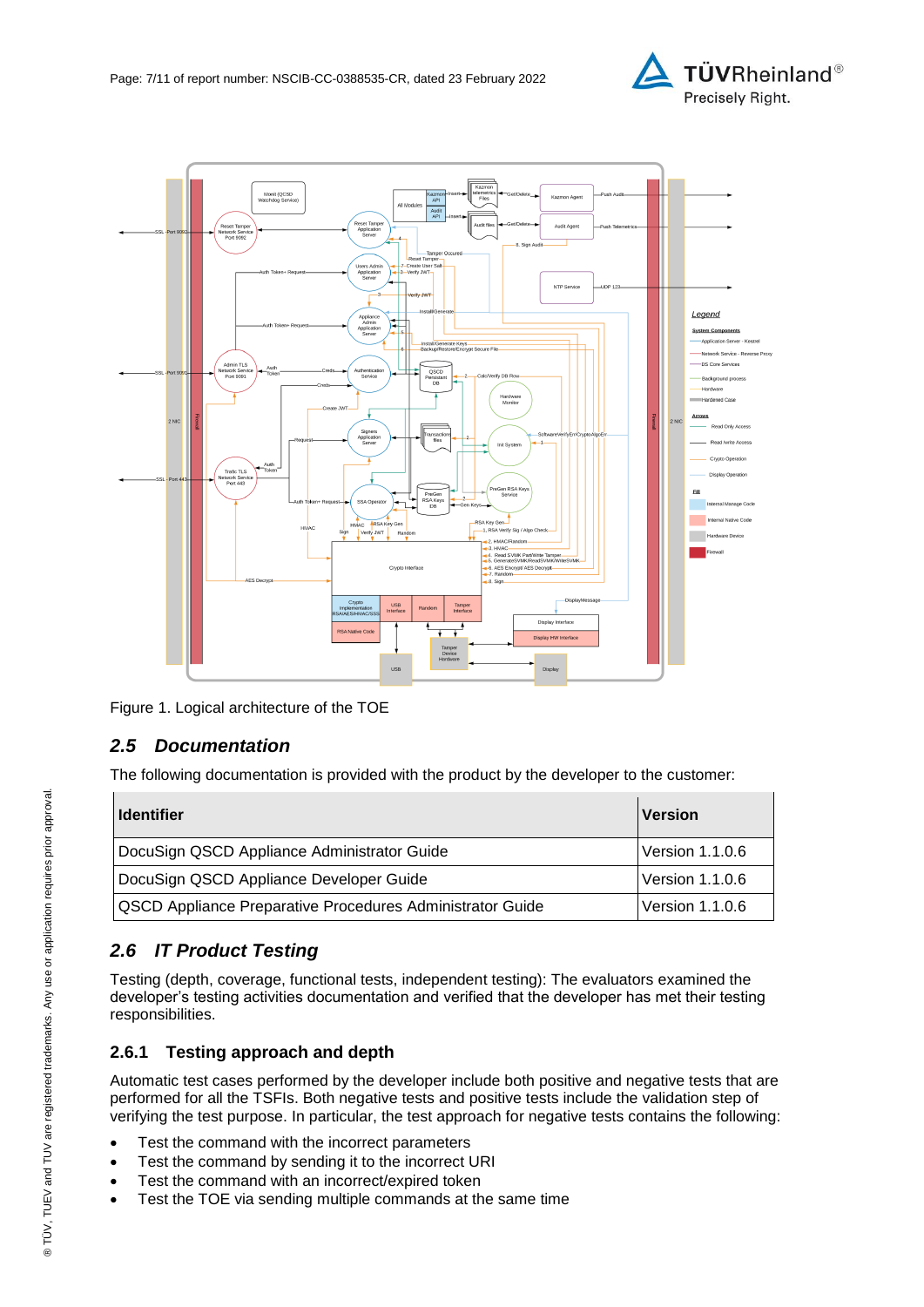

Manual test cases cover the TOE physical interfaces and interfaces that have not been tested via the automatic tests.

The evaluators witnessed a selection of the developer tests, as well as execution of a small number of test cases designed by the evaluator.

#### **2.6.2 Independent penetration testing**

The vulnerability analysis consists of two phases. In the first phase, a flaw hypothesis is created by collecting possible vulnerabilities. For the collection of possible vulnerabilities a methodical approach is taken, which consists of:

- A collection of possible vulnerabilities in Design Assessment
- Using applicable attack lists, including consideration of *[JIL-AMHD]*
- Public vulnerability search

Each possible vulnerability was then investigated and if there is no clear and direct argumentation why this possible vulnerability is not applicable, it is transformed in the second phase into a potential vulnerability. Each potential vulnerability is investigated in more detail and either a penetration test is created to further explore the issue or the rationale for closure was reported.

The total test effort expended by the evaluators was 9 days. Due to the restrictions on physical attacks imposed by *[EN 419221-5]* the penetration test campaign was focused on logical tests.

#### **2.6.3 Test configuration**

All developer automated tests were executed on the TOE version as reported in section 2.1 above, namely:

- SW: 1.1.0.6
- HW: 2.0.0.0

Some of the developer's manual test cases were performed on the earlier version 1.1.0.5 of the TOE software. However, final analysed the source code differences between the earlier SW version 1.1.0.5 and the TOE SW 1.1.0.6 and confirmed the test cases relating to the security relevant change were repeated using TOE SW 1.1.0.6. It was concluded that the other independent test results for SW version 1.1.0.5 are also applicable to the final SW version 1.1.0.6.

A subset of the evaluator penetration tests were performed using earlier versions of the TOE software executing on the TOE hardware, namely:

- SW: 0.9.3.0 or 1.1.0.5
- HW: 2.0.0.0

The evaluator functional and remaining penetration tests were performed on the TOE version as reported in section 2.1 above, namely:

- SW: 1.1.0.6
- HW: 2.0.0.0

The evaluators analysed the source code differences between the earlier TOE SW versions 0.9.3.0 and 1.1.0.5 and the TOE SW 1.1.0.6 and confirmed the only security relevant change was adequately retested in the subsequent SW version. Therefore, it was concluded that the independent test results for SW versions 0.9.3.0 and 1.1.0.5 are also applicable to the final SW version 1.1.0.6.

#### **2.6.4 Test results**

The testing activities, including configurations, procedures, test cases, expected results and observed results are summarised in the *[ETR]*, with references to the documents containing the full details.

The developer's tests and the independent functional tests produced the expected results, giving assurance that the TOE behaves as specified in its *[ST]* and functional specification.

No exploitable vulnerabilities were found with the independent penetration tests.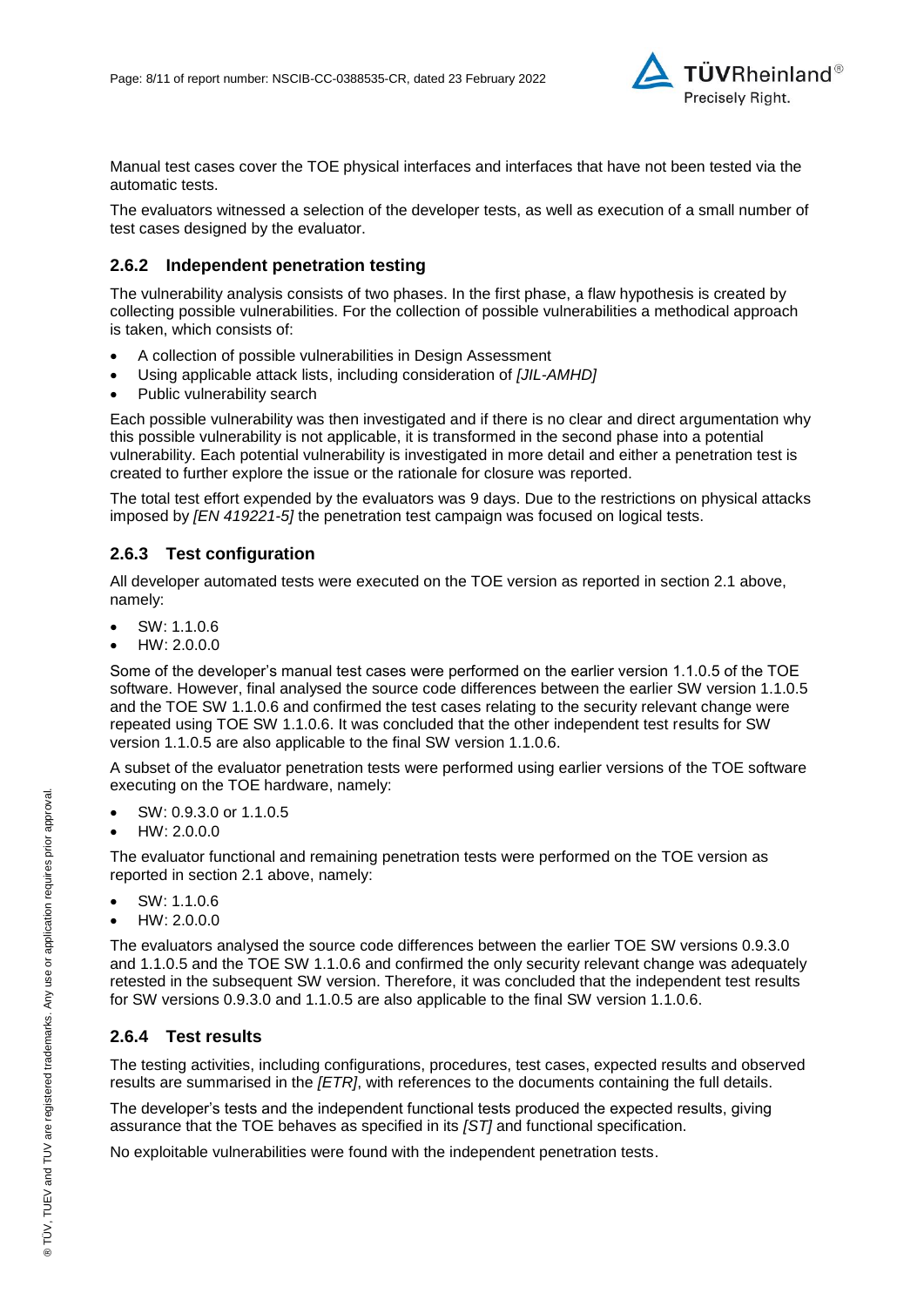

The algorithmic security level of cryptographic functionality has not been rated in this certification process, but the current consensus on the algorithmic security level in the open domain, i.e., from the current best cryptanalytic attacks published, has been taken into account.

### *2.7 Reused Evaluation Results*

There is extensive reuse of the ALC aspects for the sites involved in the development of the TOE from NSCIB-21-235735 (as reported in *[CR-*235735*]*.

### *2.8 Evaluated Configuration*

The TOE is defined uniquely by its name and version number [DocuSign QSCD for local signing](#page-0-3)  [version 1.1.0.6.](#page-0-3)

### *2.9 Evaluation Results*

The evaluation lab documented their evaluation results in the *[ETR]*, which references an ASE Intermediate Report and other evaluator documents.

The verdict of each claimed assurance requirement is "**Pass**".

Based on the above evaluation results the evaluation lab concluded the [DocuSign QSCD for local](#page-0-3)  [signing version 1.1.0.6,](#page-0-3) to be **CC Part 2 extended, CC Part 3 conformant**, and to meet the requirements of **EAL [4](#page-4-0) augmented with AVA\_VAN.5**. This implies that the product satisfies the security requirements specified in Security Target *[ST]*.

The Security Target claims 'strict' conformance to the Protection Profile *[EN 419221-5]*.

#### *2.10 Comments/Recommendations*

The user guidance as outlined in section [2.5](#page-6-0) ["Documentation"](#page-6-0) contains necessary information about the usage of the TOE. Certain aspects of the TOE's security functionality, in particular the countermeasures against attacks, depend on accurate conformance to the user guidance of both the software and the hardware part of the TOE. There are no particular obligations or recommendations for the user apart from following the user guidance. Please note that the documents contain relevant details concerning the resistance against certain attacks.

In addition, all aspects of assumptions, threats and policies as outlined in the Security Target not covered by the TOE itself must be fulfilled by the operational environment of the TOE.

The customer or user of the product shall consider the results of the certification within his system risk management process. For the evolution of attack methods and techniques to be covered, the customer should define the period of time until a re-assessment for the TOE is required and thus requested from the sponsor of the certificate.

The strength of the cryptographic algorithms and protocols was not rated in the course of this evaluation. This specifically applies to the following proprietary or non-standard algorithms, protocols and implementations: None.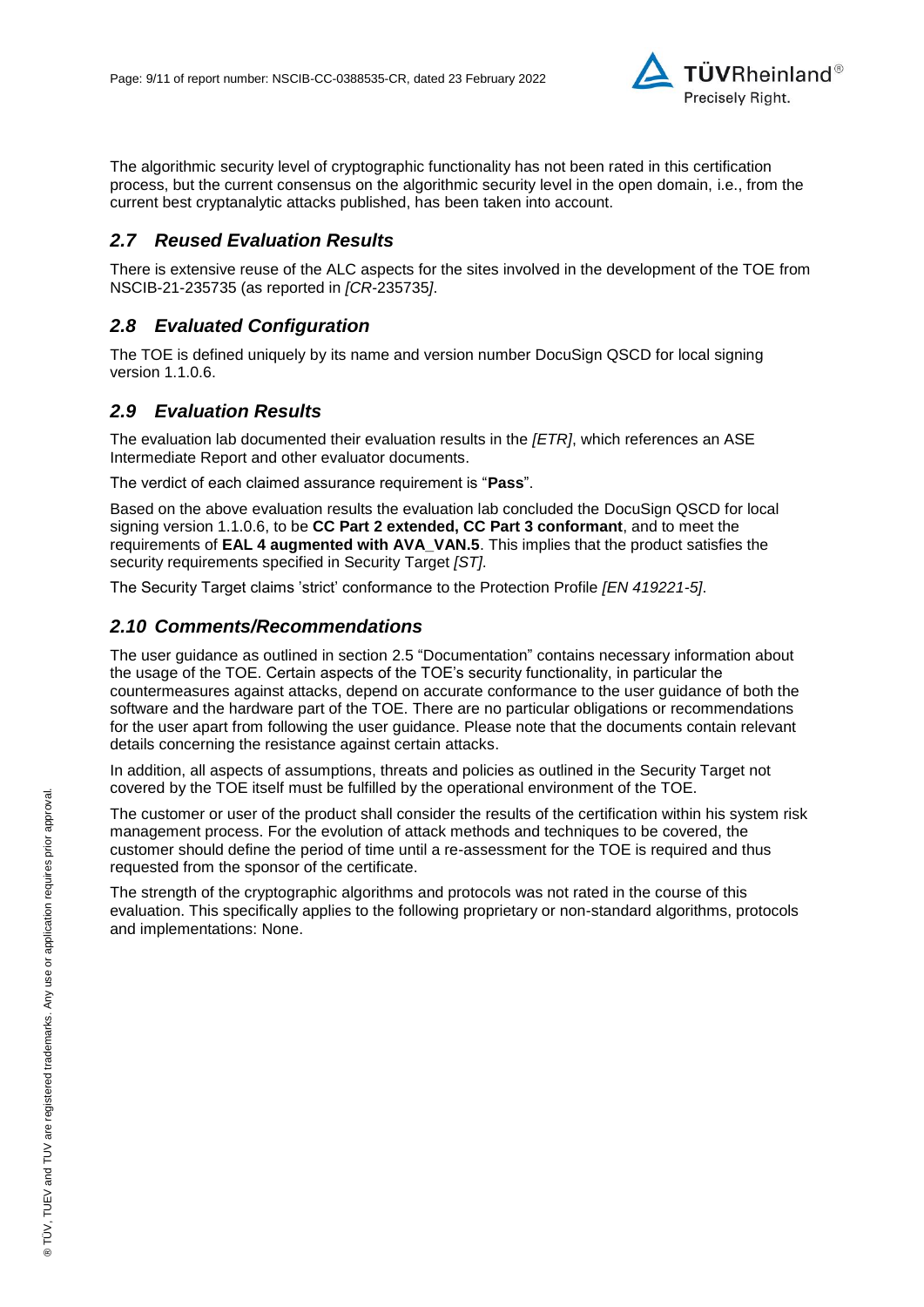

# **3 Security Target**

The [DocuSign QSCD for local signing Security Target, Version 4.1.3, 14 September 2021](#page-10-0) *[ST]* is included here by reference.

## **4 Definitions**

This list of acronyms and definitions contains elements that are not already defined by the CC or CEM:

| DTBS/R       | Data To Be Signed / Representation to be signed                 |
|--------------|-----------------------------------------------------------------|
| IT           | Information Technology                                          |
| <b>ITSEF</b> | <b>IT Security Evaluation Facility</b>                          |
| JIL          | Joint Interpretation Library                                    |
| <b>NSCIB</b> | Netherlands Scheme for Certification in the area of IT Security |
| <b>PP</b>    | <b>Protection Profile</b>                                       |
| QSCD         | Qualified Signature/Seal Creation Device                        |
| <b>TOE</b>   | <b>Target of Evaluation</b>                                     |